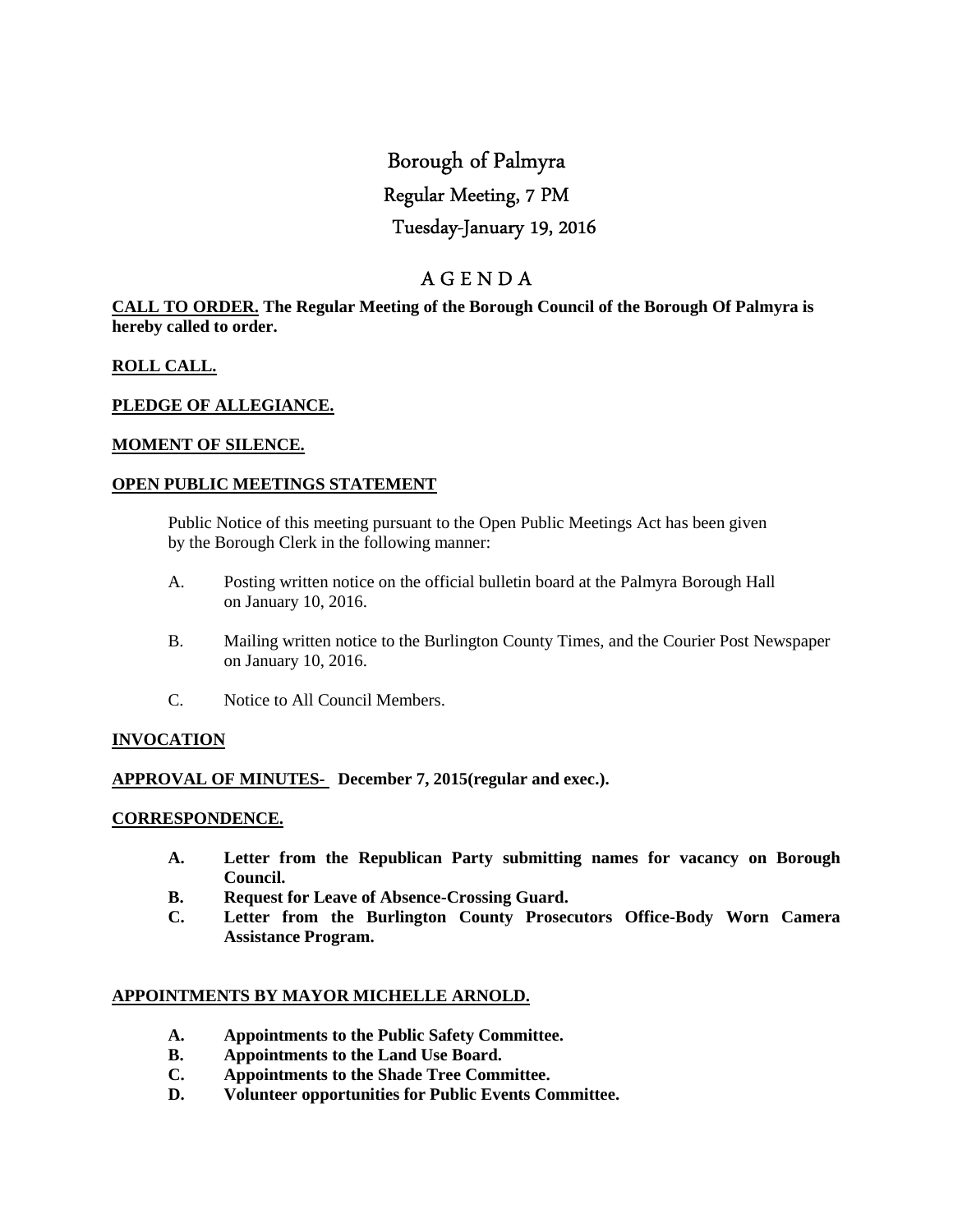## **PROFESSIONAL UPDATES.**

- **A. ERM-John Hogue.**
- **B. ERI-William Kirchner**

**PUBLIC PORTION- This public portion is for matters listed on the agenda only. Please state your name and address for the record. An opportunity for the public to comment on other matters is listed later in the agenda.** 

**ORDINANCE ON FIRST READING. (public hearing on Feb. 16, 2016).** 

**ORDINANCE 2016-1, An Ordinance of the Borough of Palmyra Amending Ordinance 2014-19, An Ordinance Amending Personnel Policies and Procedures Manual Regarding Health Benefits For Retired Employees By Allowing Retirees to Receive Paid Health Benefits.** 

**RESOLUTIONS. Consent Agenda- Resolution 2016-46 Resolution 2016-58 will be enacted as a single motion, if any resolution needs additional discussion it will be removed from the consent agenda and voted on separately** 

- **A. Resolution 2016-46, Resolution Establishing Fees In Connection With The Tax Collector's Office For The Borough Of Palmyra. (tax liens and return checks).**
- **B. Resolution 2016-47, Resolution Authorizing Mayor Michelle Arnold To Sign The Agreement With Burlington County Department of Public Works-Division of Mosquito Control For Aerial Applications.**
- **C. Resolution 2016-48, Resolution Appointing Tracy Kilmer As Fire Official For A Three (3) Year Term Effective January 1, 2016.**
- **D. Resolution 2016-49, Resolution Authorizing The Mayor To Sign The Shared Service Agreement For The Provision Of Animal Control Services With Willingboro Township For 2016.**
- **E. Resolution 2016-50, Resolution Approving Contract Change Order #1 For Curb Con Inc. For The South Broad Street And 2015 Road Improvement Program In The Amount Of \$5,126.43 For A Total Contract Price Of \$516,518.92.**
- **F. Resolution 2016-51, Resolution Amending Personnel Policies And Procedures Manual By Authorizing Additional PTO Days In 2016 For Non-Uniformed Part-time And Full-time Employees Hired After January 1, 2007.**
- **G. Resolution 2016-52, Resolution Authorizing The Cancellation Of Taxes For A Totally Disabled Veteran Located At Block 134, Lot 6 For The Tax Year 2015 and Thereafter And Refunding Taxes Paid.**
- **H. Resolution 2016-53, Resolution To Confirm Mayor Michelle Arnold's Appointments.**
- **I. Resolution 2016-54, Resolution Authorizing Refund of Tax Overpayments for Block 87, Lot 3.**
- **J. Resolution 2016-55, Resolution Approving A Contract With Ransome Caterpillar Inc. For Generator Preventive Maintenance Contract For 2016 In The Amount Of \$4,200.00.**
- **K. Resolution 2016-56, Resolution Rejecting 2016 HVAC Maintenance Contract Bids Due To Documentation Absent From Bids.**
- **L. Resolution 2016-57, Resolution Authorizing The Release Of The Maintenance Bond Posted By F & P contractors Inc. for The Parry Avenue Improvements Phase II Project.**